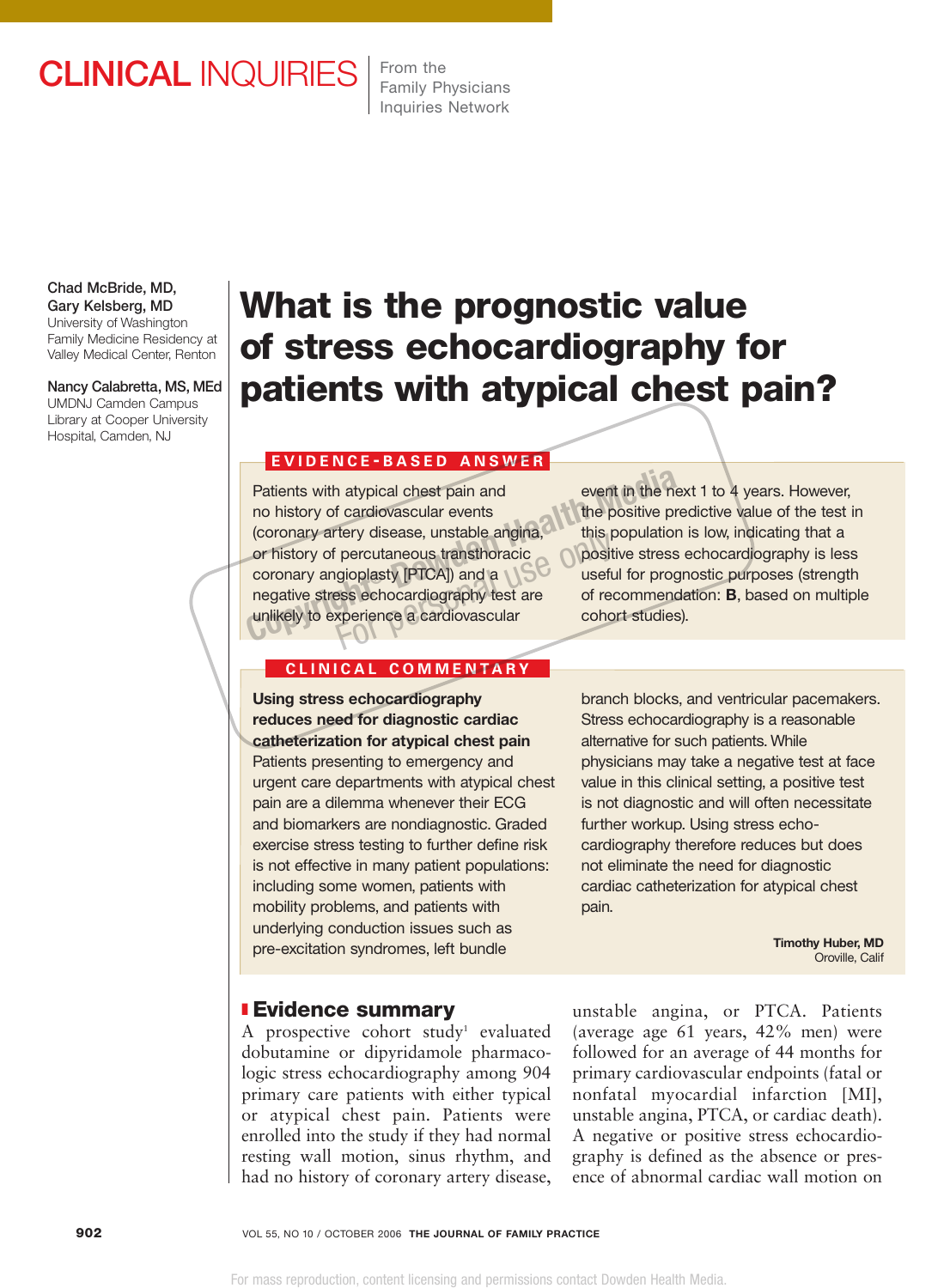either exercise or pharmacologic stress echocardiography. Eighteen percent of patients had a positive pharmacologic stress echocardiography. Over the length of the study, 81 of 904 patients (9%) suffered a cardiovascular event. Patients with a negative pharmacologic stress echocardiography had a mean annual probability of a cardiovascular event of 0.8% vs 8.5% with a positive pharmacologic stress echocardiography (*P*<.0001). The 4-year infarct-free negative predictive value (NPV) of pharmacologic stress echocardiography was 97%, and the positive predictive value (PPV) was 70%.

A similar prospective cohort study<sup>2</sup> evaluated 105 patients (50% men) with atypical chest pain in an emergency department setting with either exercise or dobutamine/atropine stress echocardiography. The average patient age was 55 years and follow-up was 2.8 years. Patients were clinically stable, had normal or nondiagnostic electrocardiogram (ECG), normal cardiac enzymes, normal left ventricular function, and no history of coronary artery disease or unstable angina. Cardiovascular endpoints included fatal or nonfatal MI, unstable angina, PTCA, or cardiac death. A total of 7 patients (7%) suffered a cardiovascular event during the follow-up period. Positive stress echocardiography results occurred for 9% of patients. The NPV was 99% and the PPV was 75%.

Three other cohort studies $3-5$  evaluated exercise or dobutamine/atropine stress echocardiography for a total of 615 patients (48%–67% men, average age 56–58 years) presenting to an emergency department with classical cardiac or atypical chest pain. Patients had normal or nondiagnostic ECG, negative cardiac enzymes, and either no history of coronary artery disease3,4 or known coronary artery disease of unknown significance.<sup>5</sup> A positive stress echocardiography was obtained for 4.8% to 42% of patients in the cohorts. During 6 months of follow-up, cardiovascular events occurred in 4 of 145 patients  $(3\%)$ ,<sup>3</sup> 22 of 227 patients  $(6\%)$ ,<sup>4</sup> and in 11 of 80

patients  $(14\%)$ .<sup>5</sup> At 6-month follow-up, exercise stress echocardiography had a NPV of 99.3% and a PPV of 43%.<sup>3</sup> Dobutamine/atropine stress echocardiography had a NPV of 95% to 96% and a PPV of 25% to 31%.<sup>4,5</sup>

One retrospective review<sup>6</sup> evaluated exercise and dobutamine/atropine stress echocardiography and stress ECG for 661 low-risk outpatients (48% men, average age 58 years) with atypical chest pain. All patients had normal left ventricular function and no history of coronary artery disease and were followed for an average of 23 months. A positive stress echocardiography test occurred among 16% of the patient population.

During follow-up, 41 of 661 patients (6%) suffered a cardiovascular event. For either exercise or dobutamine/atropine stress echocardiography, the NPV was 99% at 12 months and 96% at 30 months. Patients with a positive stress echocardiography test and a negative stress ECG had a 66% event-free survival rate. Event-free survival rate for patients with a negative stress echocardiography and a positive or negative stress ECG was 97% and 96%, respectively.

### **Recommendations from others**

The American College of Cardiology<sup>7</sup> gives a Class I recommendation (tests for which there is evidence or general agreement that a given procedure or treatment is useful and effective) for standard echocardiogram for evaluation of chest pain for patients with suspected acute myocardial ischemia (when baseline ECG and other laboratory markers are nondiagnostic and when the study can be obtained during pain or within minutes after its abatement).

It gives a Class IIa recommendation (tests for which there is conflicting evidence or divergence of opinion, but favoring usefulness) to stress echocardiography for the detection of myocardial ischemia for women with an intermediate pretest likelihood of coronary artery disease. It also gives a Class IIa recommendation to

## **FAST** TRACK

**Stress echocardiography reduces but does not eliminate the need for diagnostic cardiac catheterization**